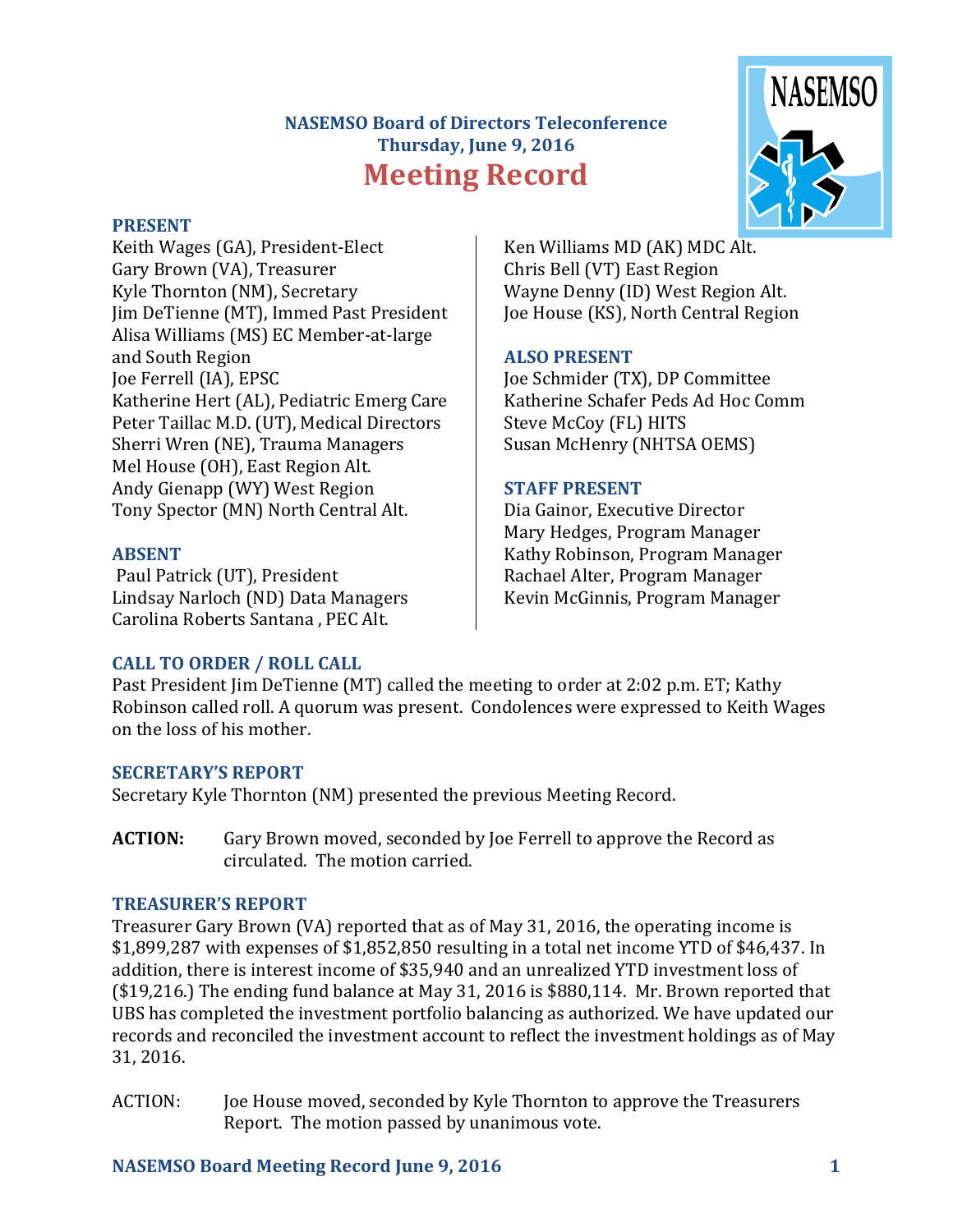## **Program Committee:**

Gary Brown reported that the 2016 Fall Meeting Program Draft is now posted on the web site. Kyle Thornton reported that this year's social outing will include the Albuquerque Balloon Museum (http://www.balloonmuseum.com/) Kyle has secured 2 sponsors to offset the cost to members. Tethered balloon rides will be available as part of the program. Mr. Thornton also reported on program events that will provide an overview of the Native American culture. Alisa Williams has touched base with the interim director in LA to assist with the Spring meeting.

Gary mentioned that the Board approved Fall Meeting travel support (scholarships) as part of the NASEMSO Budget at \$10K and that the deadline for applications is tomorrow (June 10.) Planning has commenced planning for the 2017 meeting in New Orleans. There was concurrence that the Executive Committee be authorized to act on behalf of board to approve scholarships. A contract with the Marriott on Canal St. has been secured.

#### **New Corporate Sponsorship Program:**

Kathy Robinson provided an overview of the new corporate sponsorship package and brochure and outlined the talking points for the Board. She encouraged Board members to contact her with questions.

#### **EXECUTIVE DIRECTOR'S REPORT**

**Job Announcement for REPLICA advocate-** There are seven well-qualified applicants for the position. The posting is now expired and the applications are currently being reviewed. **NHTSA Project Updates**

- **CAP-1** Dia Gainor reported that the CAP 1 final report has been compiled and submitted. The new and redesigned agreement has been received from NHTSA.
- **CAP-6** The Stakeholder meeting to finalize recommendations will be held in September.
- **CAP-7 (EMS COMPASS)**  Stroke, seizure, and hypoglycemia measures have been posted on the web site. The 2nd batch of measures (STEMI and SCA) have also launched.
- **EBG -** winding down. Comprehensive overview and results to be assembled and provided to the public.
- **FATIGUE IN EMS** The task is on schedule with the PICO questions having been approved and registered by the expert panel. A letter report is anticipated in the next month.
- NIST Dia encouraged the Board to acquaint themselves with the "one stop shop" for ambulance vehicle design. [www.Safeambulances.org.](http://www.safeambulances.org/) While still under development, many resources are currently available. Jay Bradshaw is the POC in this regard— [Bradshaw@nasemso.org.](mailto:Bradshaw@nasemso.org)
- **ASPR**  has issued a new sole source funding announcement on the transport of highly infectious disease patients (focus on interfacility transport, not 9-1-1/EMS.) Deliverables include a template for state level planning, a review of state laws to identify regulatory issues, develop exercises, and an assessment of state capabilities. NASEMSO is in the process of completing an application for the project.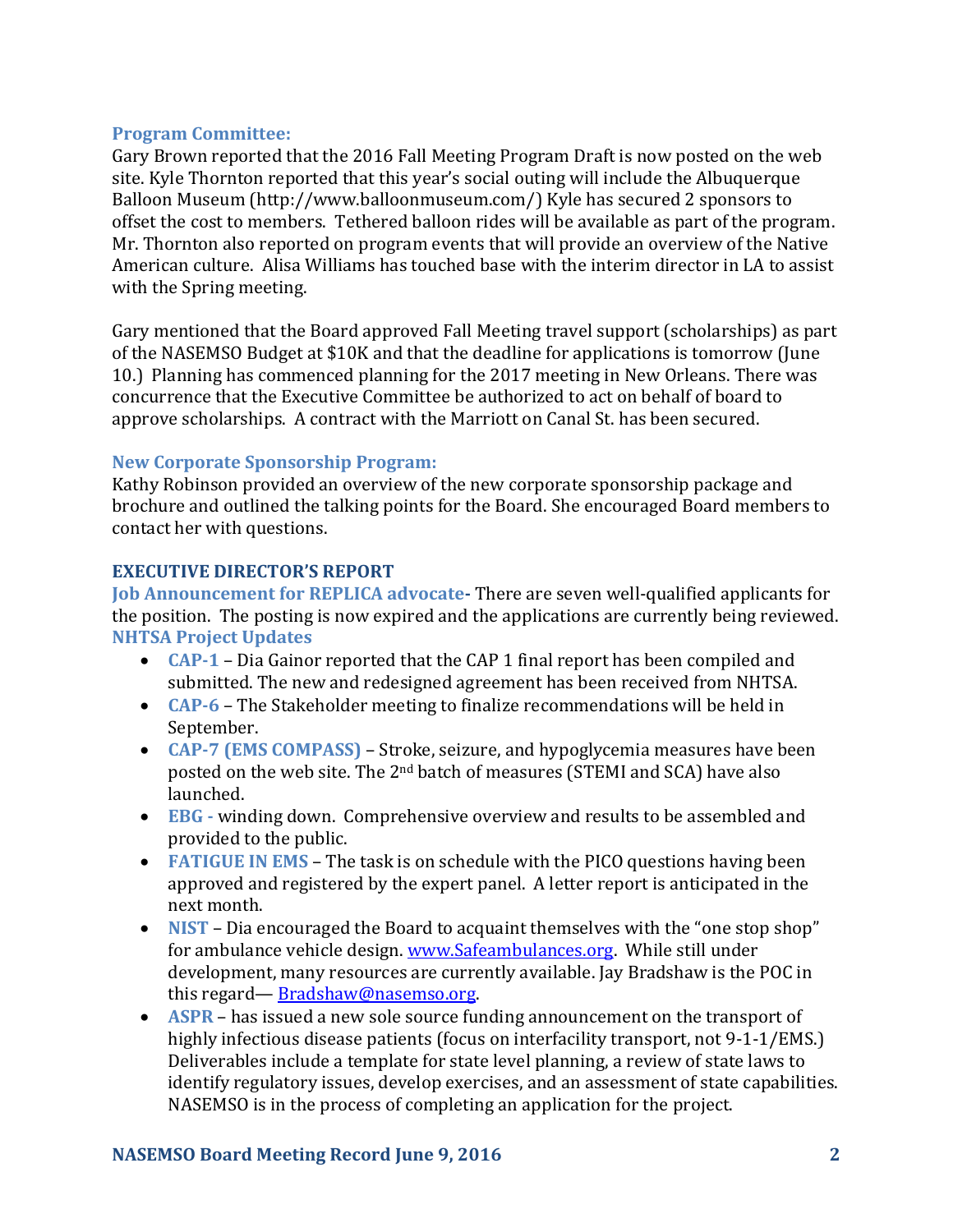**HR 4365 –** a Senate version has been introduced.

**Updates to NASEMSO Council/Committee Member Handbook** - DEFERRED

## **Executive Committee Request to CoAEMSP**

Kathy Robinson provided a summary of a NASEMSO letter to the CoAEMSP Board, in which we requested relief from associated dues and travel expenses. The Board Chair has acknowledged the letter via email and the request will be considered at an upcoming meeting.

#### **ACTION ITEMS**

# **Endorsement of the CECBEMS name and logo change**

Andy Gienapp reported that a lot of work has been going on to advance the goal of recognizing quality CE and to transition the organization to a more meaningful steward of EMS education overall. The impact on the states was considered and it was reported that there would be no significant barriers to implementing the change to the Commission on Accreditation for Prehospital Continuing Education (CAPCE).

ACTION: Andy Gienapp moved, seconded by Keith Wages to endorse the change. The vote was unanimous and the motion carried.

#### **FEDERAL PARTNERS REPORTS**

- **NHTSA** Susan McHenry reports that the new agreement with NASEMSO has been executed. The summer FICEMS meeting will be held on August 4 at DOT. NEMSAC will meet on September 7-8. The OEMS has been busy with various initiatives related to opioid overdose. An EBG on opioid overdose is anticipated from AHRQ.
- **HRSA/EMSC –** No report.

#### **NASEMSO LIAISON REPORTS -** DEFERRED

#### **DISCUSSION ITEMS**

#### **NASEMSO Support for Reform Joint Statement – AAA**

Dia Gainor reported that the American Ambulance Association has requested an endorsement of a Joint Position Statement that is intended to address ambulance reimbursement, referring to a summary posted on the Board's web site.

ACTION: Keith Wages moved, seconded by Andy Gienapp to support the Reform Joint Statement. The vote was unanimous and the motion carried.

#### **Response to the NHTSA Agenda for the Future RFI**

Jim DeTienne reported that a Subcommittee was formed to review and collate comments for the RFI related to updating the EMS Agenda for the Future. Board members were encouraged to submit of comments directly to Kevin McGinnis by the end of next week.

#### **COUNCIL REPORTS**

**NASEMSO Board Meeting Record June 9, 2016 3**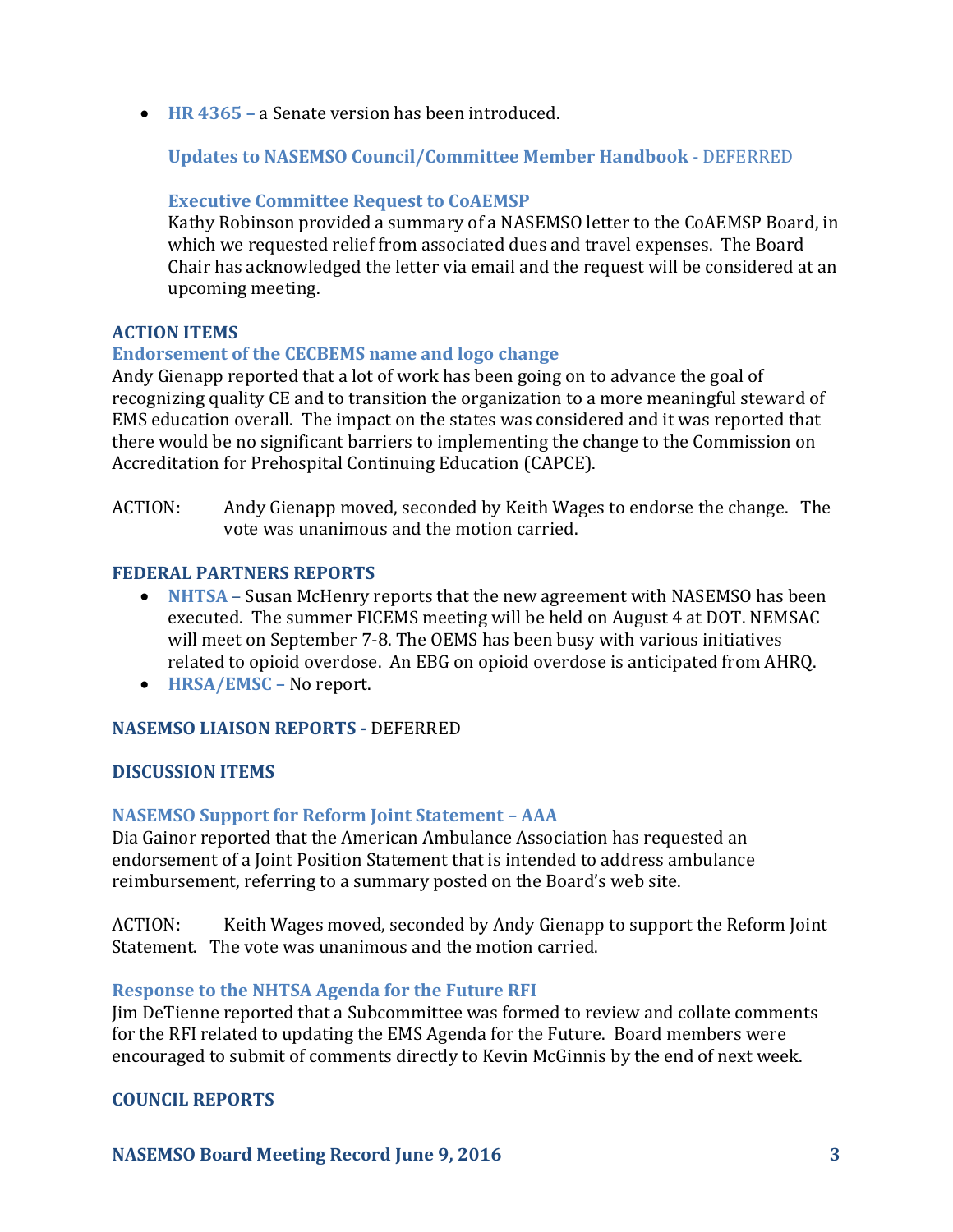- **Data Managers** Lindsay Narloch mentioned a new series of data use articles at EMS World –one state is highlighted per month. [\(http://www.emsworld.com/article/12205671/harnessing-data-for-real](http://www.emsworld.com/article/12205671/harnessing-data-for-real-improvements)[improvements\)](http://www.emsworld.com/article/12205671/harnessing-data-for-real-improvements) The Data Summit will be held on July 12.
- **Education & Professional Standards** Joe Ferrell reporting The Council has started its fall meeting planning. The Chair-elect position was recently vacated and efforts to recruit officers has already commenced. He suggested that EMS agency directors need more awareness on Compass.
- **Medical Directors** –Dr. Peter Taillac reported that he would be presenting to the IOM next month on cardiac outcomes and Compass. Efforts on Model EMS Clinical Guidelines are continuing.
- **Pediatric Emergency Care** Katherine Hert reported the group has finalized their fall agenda. The Council is in need of officers.
- **Trauma Managers** –Sherri Wren reporting. The Steering Committee met on May 17. Work is ongoing to establish the Fall Meeting agenda. Carole Mays assumes the chair in Sept.

# **COMMITTEE REPORTS**

- **Air Medical –** Nothing to report.
- **Communications and Technology-** Kevin McGinnis reported on a survey on EMS telemedicine. A poster was well received at the national communications meeting in SD.
- **Domestic Preparedness** –Joe Schmider reported that the committee is reviewing multiple documents. He described an initiative with the National Center of Missing and Exploited Children. Resources available, to be discussed at the fall meeting.
- **Government Information** Jim DeTienne reported the committee met last month. They are monitoring activities related to HR 4365 Protecting Patients and Access to Medication Act and its new companion bill in the Senate as well as attempts to exempt air ambulances from the ADA.
- **HITS** -Steve McCoy reporting. The Committee is encouraging collaboration between state OEMS and state highway safety partners. Efforts with MUCC TAC have been implemented.
- **Rural EMS** Kevin reported that the National Rural EMS Leadership Conference was held last month in San Antonio. The 2017 meeting will be held in Phoenix or South Dakota. The group is considering conjoining with NASEMSO. If this proceeds, it would be 2018 at the earliest.

# **AD HOC COMMITTEE REPORTS**

- **Agency & Vehicle Licensure** Dia Gainor reported that the AVL plans to develop a monograph on state licensure requirements.
- **Community Paramedicine-Mobile Integrated Health Committee** Jim DeTienne/Kevin McGinnis reported that the EMS Transformation document has been circulated to JNEMSLF. The survey on state legislative activities is being wrapped up.